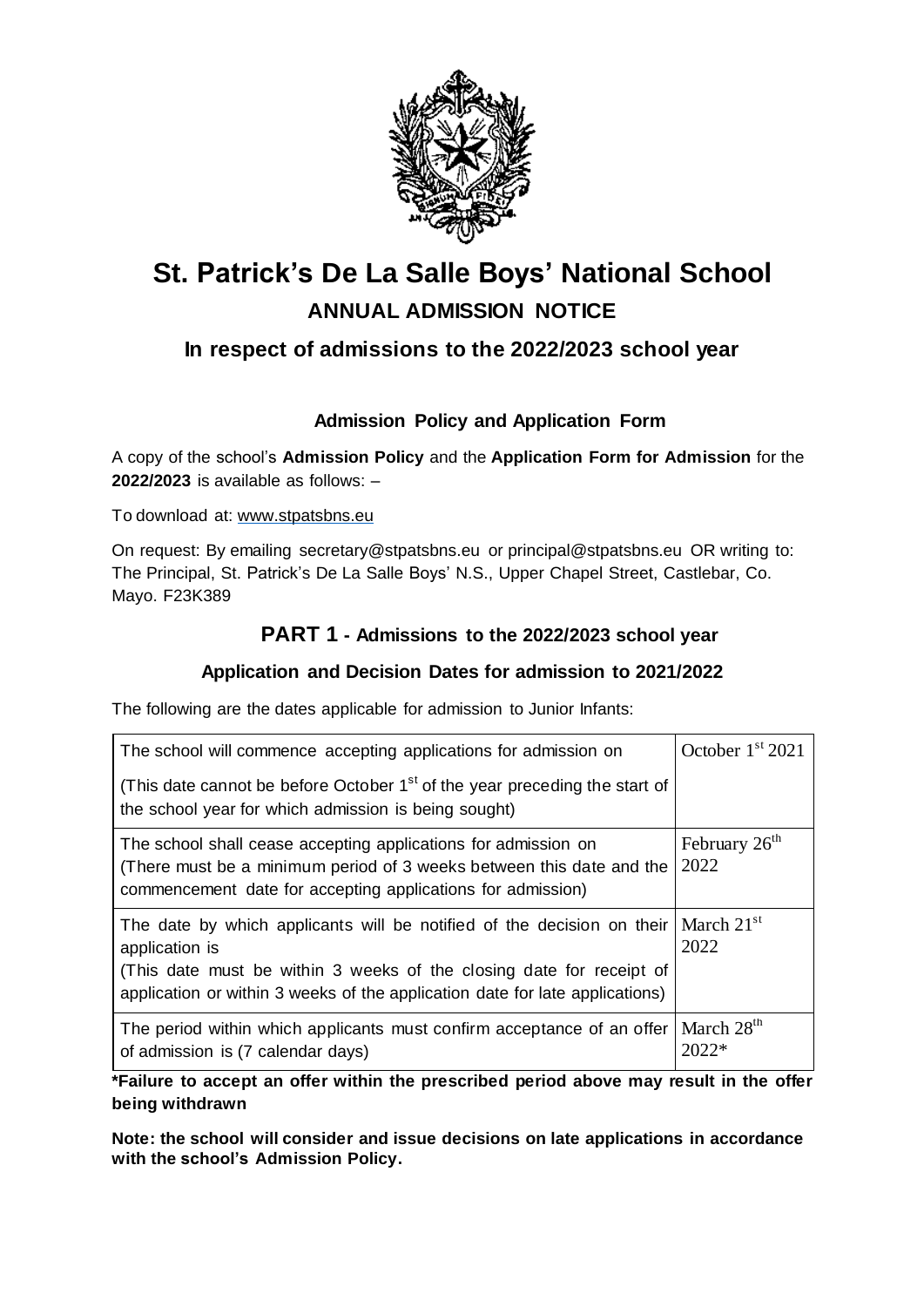## **Special Class Application and Decision Dates for admission to St. Patrick's De La Salle Boys' National School**

The following are the dates applicable for admission to the school's Special Class which caters for children with Developmental language Disorder:

| The school will commence accepting applications for admission to the $\sqrt{\frac{C_{\text{O}}}{C_{\text{O}}}$ October $1^{\text{st}} 2021$<br>special class on                                                                                                                                           |                     |
|-----------------------------------------------------------------------------------------------------------------------------------------------------------------------------------------------------------------------------------------------------------------------------------------------------------|---------------------|
| (This date cannot be before October 1 <sup>st</sup> of the year preceding the start<br>of the school year for which admission is being sought)                                                                                                                                                            |                     |
| The school shall cease accepting applications for admission to the<br>special class on<br>(There must be a minimum period of 3 weeks between this date and<br>the commencement date for accepting applications for admission)                                                                             | February $8th 2022$ |
| The date by which applicants will be notified of the decision on their   March $1st 2022$<br>application for admission to the special class is<br>(This date must be within 3 weeks of the closing date for receipt of<br>application or within 3 weeks of the application date for late<br>applications) |                     |
| The period within which applicants must confirm acceptance of an offer   March $8th 2022*$<br>of admission is (7 calendar days?)                                                                                                                                                                          |                     |

**\*Failure to accept an offer within the prescribed period above may result in the offer being withdrawn**

#### **Number of places being made available in 2021/2022**

| The number of places being made available in junior infants is                                                                            | 60 |
|-------------------------------------------------------------------------------------------------------------------------------------------|----|
| The number of places being made available in the special class catering for   7<br>children with Developmental Language Disorder (DLD) is |    |